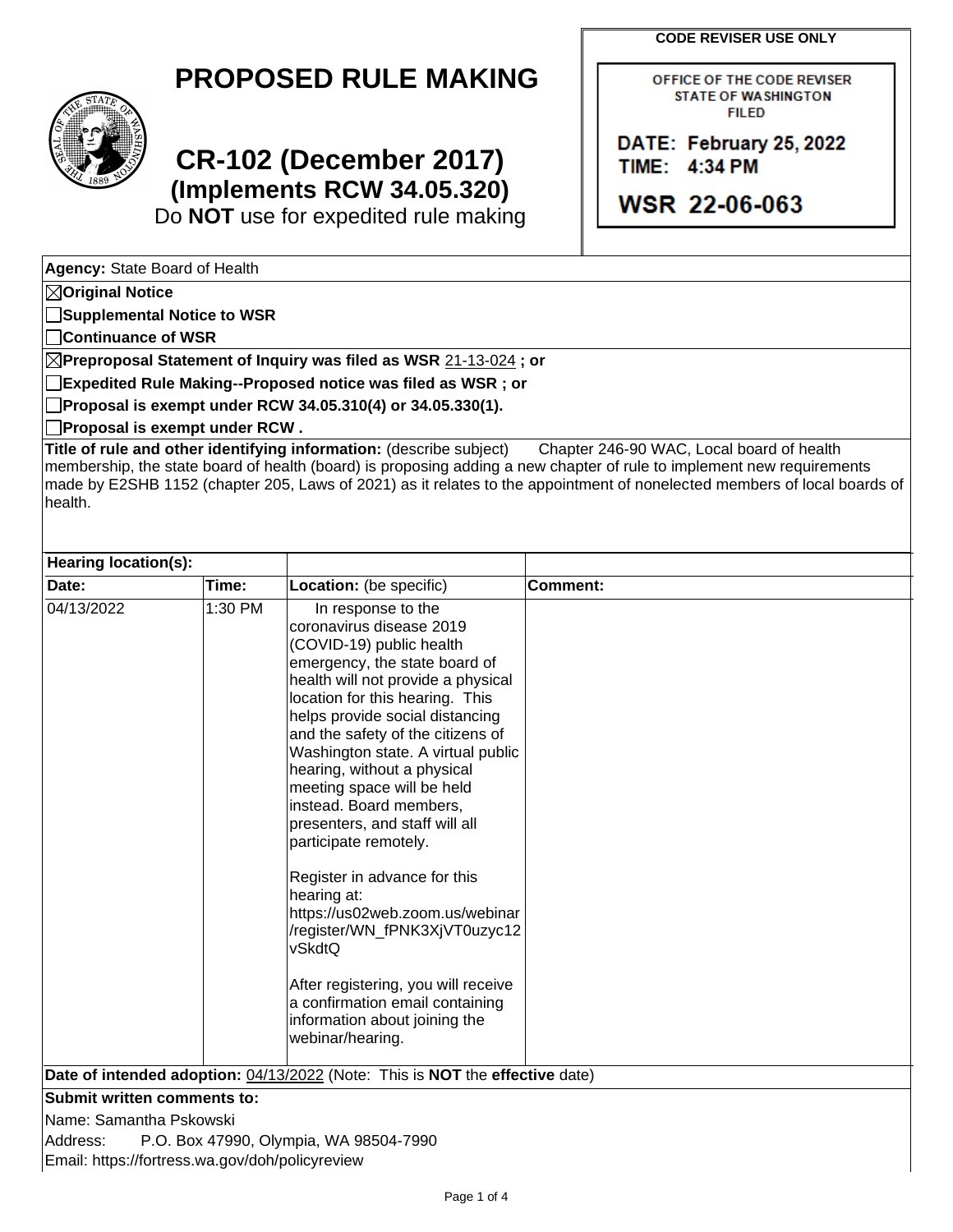Fax: N/A Other: None By (date) 03/30/2022

**Assistance for persons with disabilities:**

Contact Melanie Hisaw Phone: 360-236-4110 Fax: N/A TTY: 711 Email: Melanie.Hisaw@sboh.wa.gov Other: By (date) 04/01/2022

**Purpose of the proposal and its anticipated effects, including any changes in existing rules:** The proposed rule will establish the selection and appointment process for non-elected members of local boards of health. The purpose of the rule is to provide local governments a standard process for such recruitment and ultimate appointment of non-elected members of local boards of health. The rule will reduce uncertainty on how local boards of health need to conduct selection and provide the public an understanding of the process for how they may apply for local board of health positions.

**Reasons supporting proposal:** During the 2021 legislative session, the legislature passed E2SHB 1152. Among other changes, this bill made changes to the required composition of local boards of health by requiring an equal number of members who are nonelected officials. The statute specifies groups of individuals that must be represented on the local board of health. The legislation also requires the board to establish rules for the appointment process of these nonelected members of local boards of health in a manner that is fair and unbiased, and ensure to the extent possible a balanced representation of elected and nonelected persons with diversity of expertise and experience.

**Statutory authority for adoption:** E2SHB 1152 (chapter 205, Laws of 2021) codified as RCW 43.20.300

| Statute being implemented: E2SHB 1152 (chapter 205, Laws of 2021) codified as RCW 43.20.300, RCW 70.05.030 (1)(a),<br>70.05.035 (1)(a), 70.46.020 (1)(a), and 70.46.031 (1)(a) |                                             |                                                                                                               |                          |  |  |  |
|--------------------------------------------------------------------------------------------------------------------------------------------------------------------------------|---------------------------------------------|---------------------------------------------------------------------------------------------------------------|--------------------------|--|--|--|
|                                                                                                                                                                                |                                             |                                                                                                               |                          |  |  |  |
| Is rule necessary because of a:                                                                                                                                                |                                             |                                                                                                               |                          |  |  |  |
| Federal Law?                                                                                                                                                                   | $\bowtie$<br>No.<br><b>Yes</b>              |                                                                                                               |                          |  |  |  |
| <b>Federal Court Decision?</b>                                                                                                                                                 | ⊠<br>Yes<br><b>No</b>                       |                                                                                                               |                          |  |  |  |
| <b>State Court Decision?</b>                                                                                                                                                   |                                             |                                                                                                               | $\boxtimes$ No<br>Yes    |  |  |  |
| If yes, CITATION:                                                                                                                                                              |                                             |                                                                                                               |                          |  |  |  |
| matters:<br>None                                                                                                                                                               |                                             | Agency comments or recommendations, if any, as to statutory language, implementation, enforcement, and fiscal |                          |  |  |  |
|                                                                                                                                                                                |                                             |                                                                                                               |                          |  |  |  |
|                                                                                                                                                                                |                                             |                                                                                                               |                          |  |  |  |
|                                                                                                                                                                                |                                             |                                                                                                               |                          |  |  |  |
|                                                                                                                                                                                | Name of proponent: (person or organization) | Washington State Board of Health                                                                              | Private                  |  |  |  |
|                                                                                                                                                                                |                                             |                                                                                                               | <b>Public</b>            |  |  |  |
|                                                                                                                                                                                |                                             |                                                                                                               | $\boxtimes$ Governmental |  |  |  |
|                                                                                                                                                                                | Name of agency personnel responsible for:   |                                                                                                               |                          |  |  |  |
|                                                                                                                                                                                | Name                                        | Office Location                                                                                               | Phone                    |  |  |  |
| Drafting:                                                                                                                                                                      | Samantha Pskowski                           | 101 Israel Road SE, Tumwater, WA 98504-7990                                                                   | (360) 789-2358           |  |  |  |
| Implementation:                                                                                                                                                                | Samantha Pskowski                           | 101 Israel Road SE, Tumwater, WA 98504-7990                                                                   | (360) 789-2358           |  |  |  |
| Enforcement:                                                                                                                                                                   | Samantha Pskowski                           | 101 Israel Road SE, Tumwater, WA 98504-7990                                                                   | (360) 789-2358           |  |  |  |
| Is a school district fiscal impact statement required under RCW 28A.305.135?<br>$\boxtimes$ No<br>Yes                                                                          |                                             |                                                                                                               |                          |  |  |  |
| If yes, insert statement here:                                                                                                                                                 |                                             |                                                                                                               |                          |  |  |  |
|                                                                                                                                                                                |                                             |                                                                                                               |                          |  |  |  |
| The public may obtain a copy of the school district fiscal impact statement by contacting:                                                                                     |                                             |                                                                                                               |                          |  |  |  |
| Name:                                                                                                                                                                          |                                             |                                                                                                               |                          |  |  |  |
| Address:                                                                                                                                                                       |                                             |                                                                                                               |                          |  |  |  |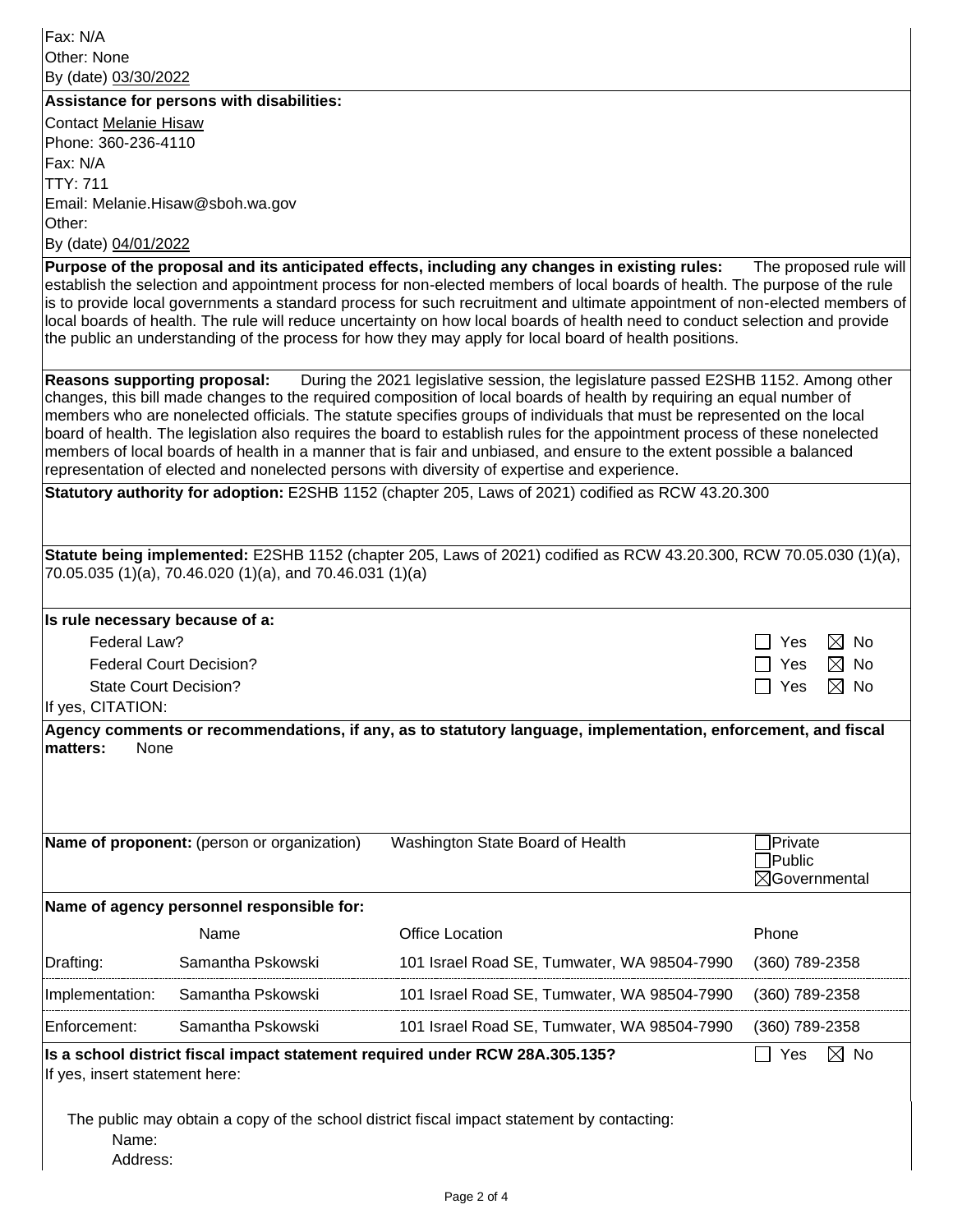| Phone:                                                                                                                                                                                                                                                                                                                                                                                                                                  |
|-----------------------------------------------------------------------------------------------------------------------------------------------------------------------------------------------------------------------------------------------------------------------------------------------------------------------------------------------------------------------------------------------------------------------------------------|
| Fax:                                                                                                                                                                                                                                                                                                                                                                                                                                    |
| TTY:                                                                                                                                                                                                                                                                                                                                                                                                                                    |
| Email:                                                                                                                                                                                                                                                                                                                                                                                                                                  |
| Other:                                                                                                                                                                                                                                                                                                                                                                                                                                  |
| Is a cost-benefit analysis required under RCW 34.05.328?                                                                                                                                                                                                                                                                                                                                                                                |
| Yes: A preliminary cost-benefit analysis may be obtained by contacting:                                                                                                                                                                                                                                                                                                                                                                 |
| Name:                                                                                                                                                                                                                                                                                                                                                                                                                                   |
| Address:                                                                                                                                                                                                                                                                                                                                                                                                                                |
| Phone:                                                                                                                                                                                                                                                                                                                                                                                                                                  |
| Fax:                                                                                                                                                                                                                                                                                                                                                                                                                                    |
| TTY:                                                                                                                                                                                                                                                                                                                                                                                                                                    |
| Email:                                                                                                                                                                                                                                                                                                                                                                                                                                  |
| Other:                                                                                                                                                                                                                                                                                                                                                                                                                                  |
| Please explain: The proposed rules are exempt from completing a cost-benefit analysis under RCW<br>$\bowtie$ No:<br>34.05.328(5)(b)(ii) because they are only related to the internal operations of a governmental entity. The proposed rule<br>sets the process and standards for the recruitment, selection, and appointment of non-elected members of local boards of<br>health and is solely implemented by the governmental entity |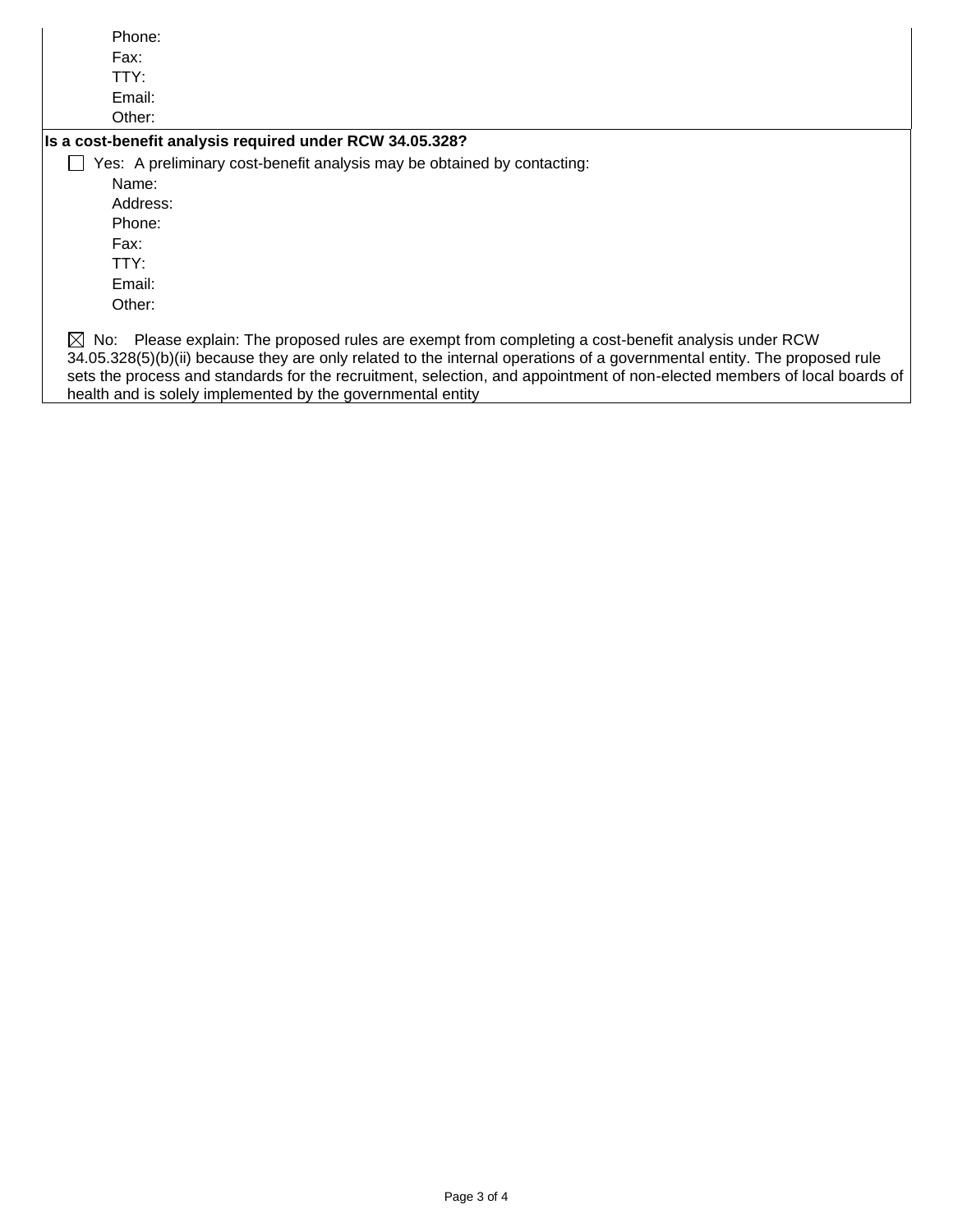|                                                                                                                                                                                                   | Regulatory Fairness Act Cost Considerations for a Small Business Economic Impact Statement: |                 |                                                                                                                                                                                                                                                                                                                                                                                                                                                                                                             |  |  |  |  |
|---------------------------------------------------------------------------------------------------------------------------------------------------------------------------------------------------|---------------------------------------------------------------------------------------------|-----------------|-------------------------------------------------------------------------------------------------------------------------------------------------------------------------------------------------------------------------------------------------------------------------------------------------------------------------------------------------------------------------------------------------------------------------------------------------------------------------------------------------------------|--|--|--|--|
| This rule proposal, or portions of the proposal, may be exempt from requirements of the Regulatory Fairness Act (see<br>chapter 19.85 RCW). Please check the box for any applicable exemption(s): |                                                                                             |                 |                                                                                                                                                                                                                                                                                                                                                                                                                                                                                                             |  |  |  |  |
| adopted.<br>Citation and description:<br>defined by RCW 34.05.313 before filing the notice of this proposed rule.                                                                                 |                                                                                             |                 | $\Box$ This rule proposal, or portions of the proposal, is exempt under RCW 19.85.061 because this rule making is being<br>adopted solely to conform and/or comply with federal statute or regulations. Please cite the specific federal statute or<br>regulation this rule is being adopted to conform or comply with, and describe the consequences to the state if the rule is not<br>This rule proposal, or portions of the proposal, is exempt because the agency has completed the pilot rule process |  |  |  |  |
| This rule proposal, or portions of the proposal, is exempt under the provisions of RCW 15.65.570(2) because it was<br>adopted by a referendum.                                                    |                                                                                             |                 |                                                                                                                                                                                                                                                                                                                                                                                                                                                                                                             |  |  |  |  |
|                                                                                                                                                                                                   |                                                                                             |                 | $\boxtimes$ This rule proposal, or portions of the proposal, is exempt under RCW 19.85.025(3). Check all that apply:                                                                                                                                                                                                                                                                                                                                                                                        |  |  |  |  |
| ⊠<br>RCW 34.05.310 (4)(b)                                                                                                                                                                         |                                                                                             | $\Box$          | RCW 34.05.310 (4)(e)                                                                                                                                                                                                                                                                                                                                                                                                                                                                                        |  |  |  |  |
| (Internal government operations)                                                                                                                                                                  |                                                                                             |                 | (Dictated by statute)                                                                                                                                                                                                                                                                                                                                                                                                                                                                                       |  |  |  |  |
| RCW 34.05.310 (4)(c)<br>$\Box$                                                                                                                                                                    |                                                                                             | $\Box$          | RCW 34.05.310 (4)(f)                                                                                                                                                                                                                                                                                                                                                                                                                                                                                        |  |  |  |  |
| (Incorporation by reference)                                                                                                                                                                      |                                                                                             |                 | (Set or adjust fees)                                                                                                                                                                                                                                                                                                                                                                                                                                                                                        |  |  |  |  |
| RCW 34.05.310 (4)(d)                                                                                                                                                                              |                                                                                             | $\blacksquare$  | RCW 34.05.310 (4)(g)                                                                                                                                                                                                                                                                                                                                                                                                                                                                                        |  |  |  |  |
| (Correct or clarify language)                                                                                                                                                                     |                                                                                             |                 | ((i) Relating to agency hearings; or (ii) process                                                                                                                                                                                                                                                                                                                                                                                                                                                           |  |  |  |  |
|                                                                                                                                                                                                   |                                                                                             |                 | requirements for applying to an agency for a license<br>or permit)                                                                                                                                                                                                                                                                                                                                                                                                                                          |  |  |  |  |
| This rule proposal, or portions of the proposal, is exempt under RCW.                                                                                                                             |                                                                                             |                 |                                                                                                                                                                                                                                                                                                                                                                                                                                                                                                             |  |  |  |  |
| Explanation of exemptions, if necessary:                                                                                                                                                          |                                                                                             |                 |                                                                                                                                                                                                                                                                                                                                                                                                                                                                                                             |  |  |  |  |
|                                                                                                                                                                                                   |                                                                                             |                 |                                                                                                                                                                                                                                                                                                                                                                                                                                                                                                             |  |  |  |  |
|                                                                                                                                                                                                   |                                                                                             |                 | <b>COMPLETE THIS SECTION ONLY IF NO EXEMPTION APPLIES</b>                                                                                                                                                                                                                                                                                                                                                                                                                                                   |  |  |  |  |
|                                                                                                                                                                                                   |                                                                                             |                 | If the proposed rule is not exempt, does it impose more-than-minor costs (as defined by RCW 19.85.020(2)) on businesses?                                                                                                                                                                                                                                                                                                                                                                                    |  |  |  |  |
| No<br>Briefly summarize the agency's analysis showing how costs were calculated.                                                                                                                  |                                                                                             |                 |                                                                                                                                                                                                                                                                                                                                                                                                                                                                                                             |  |  |  |  |
| Calculations show the rule proposal likely imposes more-than-minor cost to businesses, and a small business<br>Yes<br>economic impact statement is required. Insert statement here:               |                                                                                             |                 |                                                                                                                                                                                                                                                                                                                                                                                                                                                                                                             |  |  |  |  |
| The public may obtain a copy of the small business economic impact statement or the detailed cost calculations by<br>contacting:                                                                  |                                                                                             |                 |                                                                                                                                                                                                                                                                                                                                                                                                                                                                                                             |  |  |  |  |
| Name:                                                                                                                                                                                             |                                                                                             |                 |                                                                                                                                                                                                                                                                                                                                                                                                                                                                                                             |  |  |  |  |
| Address:                                                                                                                                                                                          |                                                                                             |                 |                                                                                                                                                                                                                                                                                                                                                                                                                                                                                                             |  |  |  |  |
| Phone:                                                                                                                                                                                            |                                                                                             |                 |                                                                                                                                                                                                                                                                                                                                                                                                                                                                                                             |  |  |  |  |
| Fax:<br>TTY:                                                                                                                                                                                      |                                                                                             |                 |                                                                                                                                                                                                                                                                                                                                                                                                                                                                                                             |  |  |  |  |
| Email:                                                                                                                                                                                            |                                                                                             |                 |                                                                                                                                                                                                                                                                                                                                                                                                                                                                                                             |  |  |  |  |
| Other:                                                                                                                                                                                            |                                                                                             |                 |                                                                                                                                                                                                                                                                                                                                                                                                                                                                                                             |  |  |  |  |
| Date: 02/25/2022                                                                                                                                                                                  |                                                                                             | Signature:      |                                                                                                                                                                                                                                                                                                                                                                                                                                                                                                             |  |  |  |  |
| Name: Michelle A. Davis                                                                                                                                                                           |                                                                                             |                 |                                                                                                                                                                                                                                                                                                                                                                                                                                                                                                             |  |  |  |  |
| <b>Title: Executive Director</b>                                                                                                                                                                  |                                                                                             | Michelle Adavis |                                                                                                                                                                                                                                                                                                                                                                                                                                                                                                             |  |  |  |  |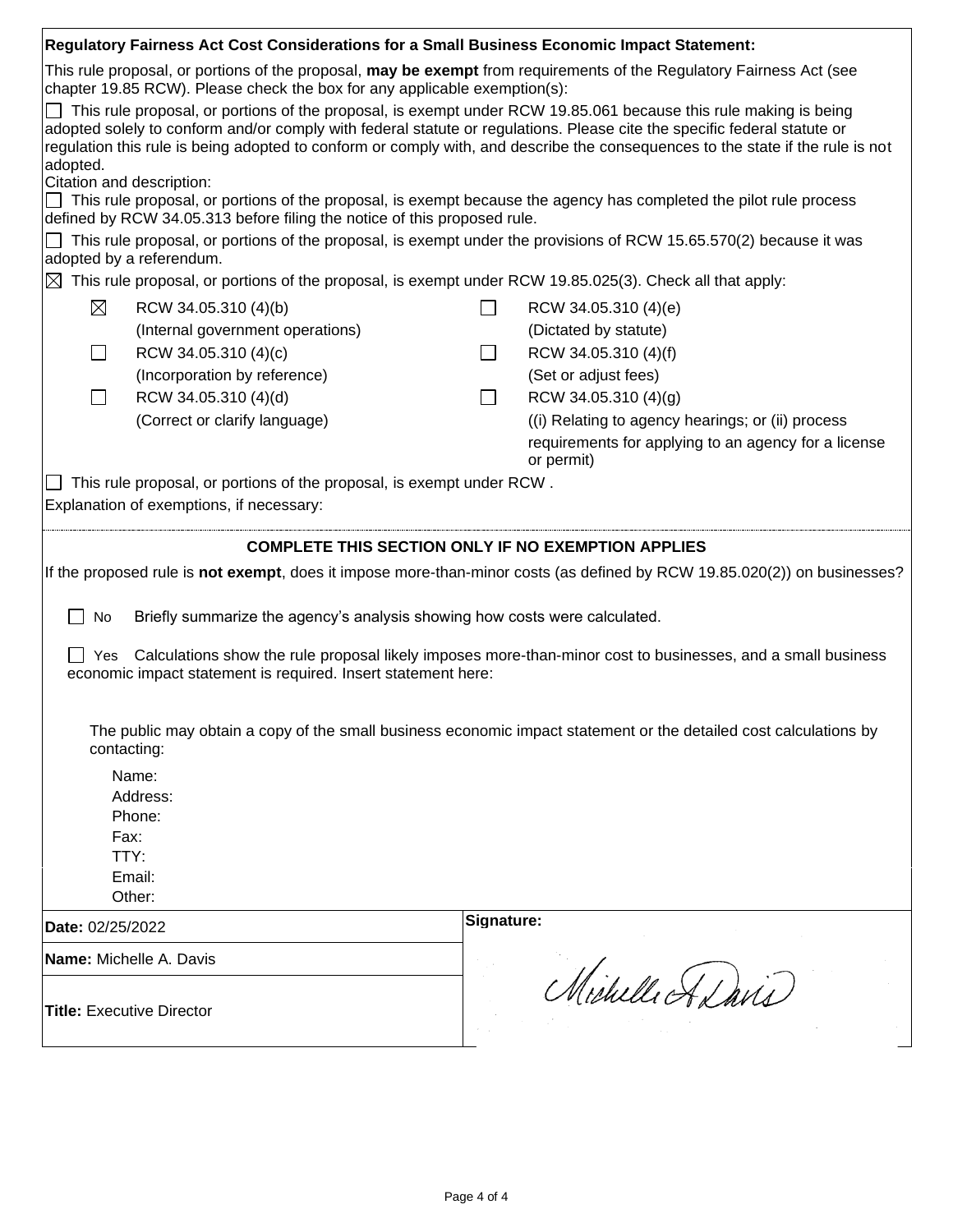# **Chapter 246-90 WAC LOCAL BOARD OF HEALTH MEMBERSHIP**

NEW SECTION

**WAC 246-90-005 Purpose, scope, and applicability of chapter.**  (1) The purpose of this chapter is to establish requirements for the recruitment, selection and appointment process of nonelected members of local boards of health. The processes established in this chapter are intended to be fair, unbiased, and ensure to the extent practicable that the membership of local boards of health include a balanced representation of elected officials and nonelected people with a diversity of expertise and lived experience.

(2) The provisions of this chapter apply to the following:

(a) A county without a home rule charter in which the jurisdiction of the local board of health is coextensive with the boundaries of the county as established in RCW 70.05.030;

(b) A county with a home rule charter in which the jurisdiction of the local board of health is coextensive with the boundaries of the county as established in RCW 70.05.035;

(c) A health district consisting of two or more counties in which the jurisdiction of the local board of health is coextensive with the combined boundaries of the counties as established in RCW 70.46.020; and

(d) A health district consisting of one county in which the jurisdiction of the board of health is coextensive with the boundary of the county as established in RCW 70.46.031.

(3) The provisions of this chapter apply only to the recruitment, selection and appointment of persons who are not elected officials who are identified in RCW 70.05.030 (1)(a), 70.05.035 (1)(a), 70.46.020 (1)(a), and 70.46.031 (1)(a).

# NEW SECTION

**WAC 246-90-010 Definitions.** The following definitions apply throughout this chapter unless the context clearly requires otherwise: (1) "Board" means the Washington state board of health.

(2) "Consumers of public health" means the category of persons consisting of county or health district residents who have self-identified as having faced significant health inequities or as having lived experiences with public health-related programs.

(3) "Elected official" means any person elected at a general or special election to public office representing a city or county, and any person appointed to fill a vacancy in any such office.

(4) "Health agency" means a private or public business or organization that renders or connects persons to health services, insurance, or other benefits.

(5) "Health facility" means a facility, clinic, or other setting licensed under Title 18, 70, or 71 RCW in which behavioral or medical diagnosis, care, treatment, or services are provided.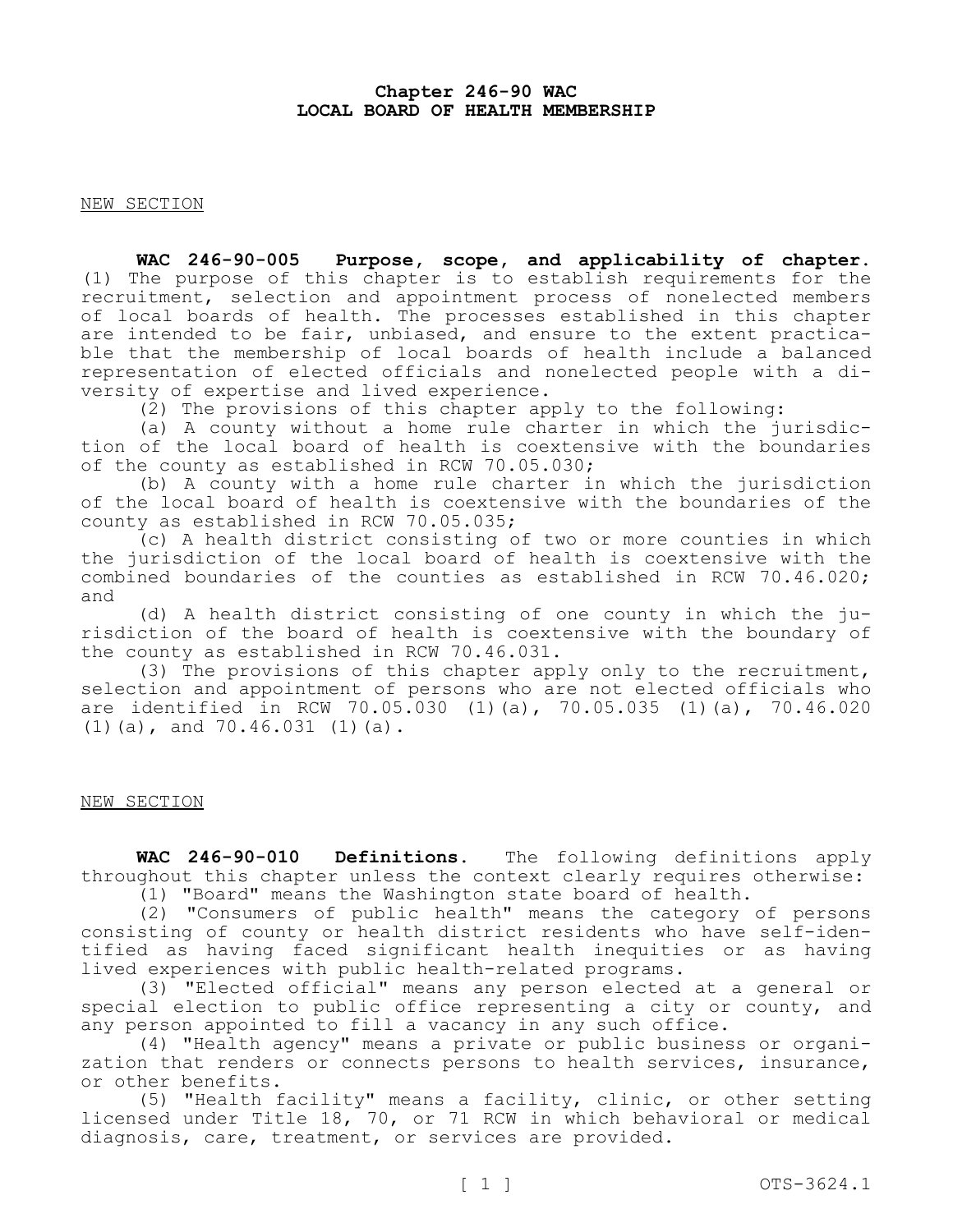(6) "Local board of health" means the county or district board of health as established under chapter 70.05 RCW.

(7) "Local health jurisdiction" or "LHJ" means a county health department under chapter 70.05 RCW or health district under chapter 70.46 RCW.

(8) "Nonelected member" or "nonelected position" means a person appointed to a local board of health who is not an elected official, and represents:

(a) Public health, health care facilities, and providers;

(b) Consumers of public health; or

(c) Other community stakeholders.

(9) "Other community stakeholders" means the category of persons representing the following types of organizations located in the county or health district:

(a) Community-based organizations or nonprofits that work with populations experiencing health inequities in the county;

(b) Active, reserve, or retired armed services members;

(c) The business community; or

(d) The environmental public health regulated community.

(10) "Public health, health care facilities, and providers" means the category of persons practicing or employed in the county or health district who are:

(a) Medical ethicists;

(b) Epidemiologists;

(c) Experienced in environmental public health;

(d) Community health workers;

(e) Holders of master's degrees or higher in public health or another field with an emphasis or concentration in health care, public health, or health policy;

(f) Employees of a hospital located in the county; or

(g) Any of the following providers holding an active or retired license in good standing under Title 18 RCW:

(i) Physicians or osteopathic physicians;

(ii) Advanced registered nurse practitioners;

(iii) Physician assistants;

(iv) Registered nurses;

(v) Dentists;

(vi) Naturopaths; or

(vii) Pharmacists.

NEW SECTION

**WAC 246-90-015 Local boards of health—Nonelected members.** (1) The number of nonelected members, as defined in WAC 246-90-010, on a local board of health, including any tribal representatives as described in subsection (2) of this section, must equal the number of elected officials on a local board of health. Elected members of the local board of health may not constitute a majority.

(2) If a federally recognized Indian tribe holds reservation, trust lands, or has usual and accustomed areas within the county or health district, or if a 501(c)(3) organization registered in Washington that serves American Indian and Alaska Native people and provides services within the county or health district, the local board of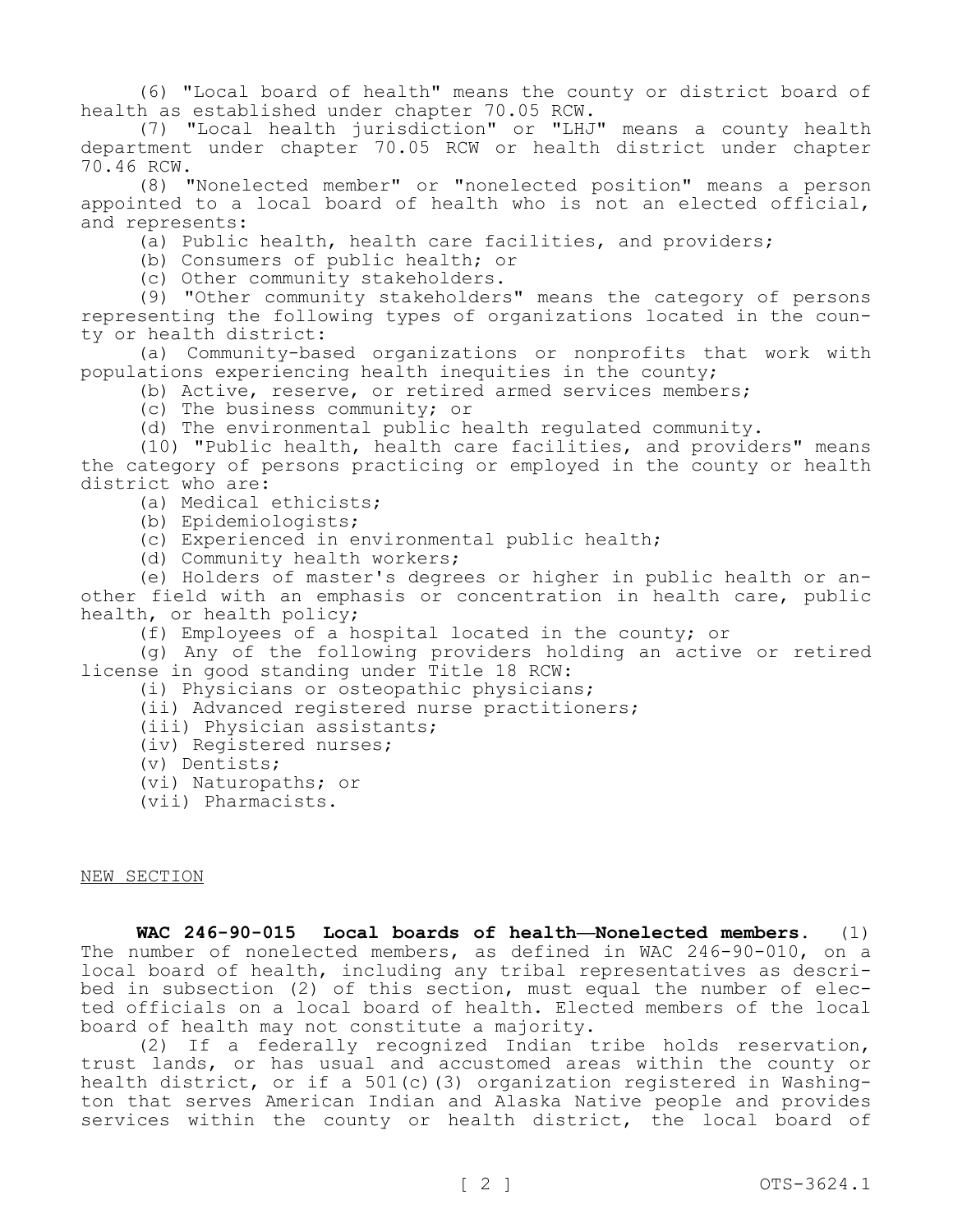health must include a tribal representative selected by the American Indian health commission according to the selection process prescribed by the commission. A tribal representative as described in this subsection may serve in any of the three nonelected member categories as defined in this chapter if the representative meets the requirements of the category.

(3) Any changes to local board of health composition must meet the requirements of this chapter.

(4) If a board of county commissioners or a county legislative authority chooses to adopt a resolution or ordinance or otherwise act to change the size or composition of the local board of health, the resolution, ordinance, or other document used must:

(a) Include provisions, which are comparable to those of elected members, for the appointment, term, including initial term, and, if applicable, compensation or reimbursement of expenses for nonelected members as defined in this chapter;

(b) Ensure elected officials do not constitute a majority of the total membership of the local board of health;

(c) Ensure recruitment, selection, and appointment of nonelected members of the local board of health conform with the requirements of this chapter;

(d) Identify nonelected members as voting members of the local board of health except as it pertains to any decision related to the setting or modification of permit, licensing, and application fees; and

(e) Identify the process for how a local board of health will refer successful applicants to the board of county commissioners for approval and appointment. If a county does not have a board of county commissioners, the local board of health will refer successful applicants to the county legislative authority for consideration for approval and appointment.

## NEW SECTION

**WAC 246-90-020 Local boards of health—Nonelected members—Recruitment.** (1) A local board of health must actively recruit applicants for nonelected member positions of the local board of health in a manner that solicits a broad pool of applicants that represent a diversity of expertise and lived experience.

(2) A local board of health must:

(a) Provide reasonable advance notice for applicants to apply for vacancies for positions representing nonelected members on a local board of health;

(b) Post vacancy announcements in public places, including the newspaper of record, in the county or district;

(c) Make available vacancy announcements in any language upon request;

(d) Post vacancy announcements in all geographic regions represented by the local board of health;

(e) Work with local community organizations to distribute vacancy notices; and

(f) Comply with applicable provisions of the Americans with Disabilities Act, Public Law Number 101-336 and chapter 49.60 RCW.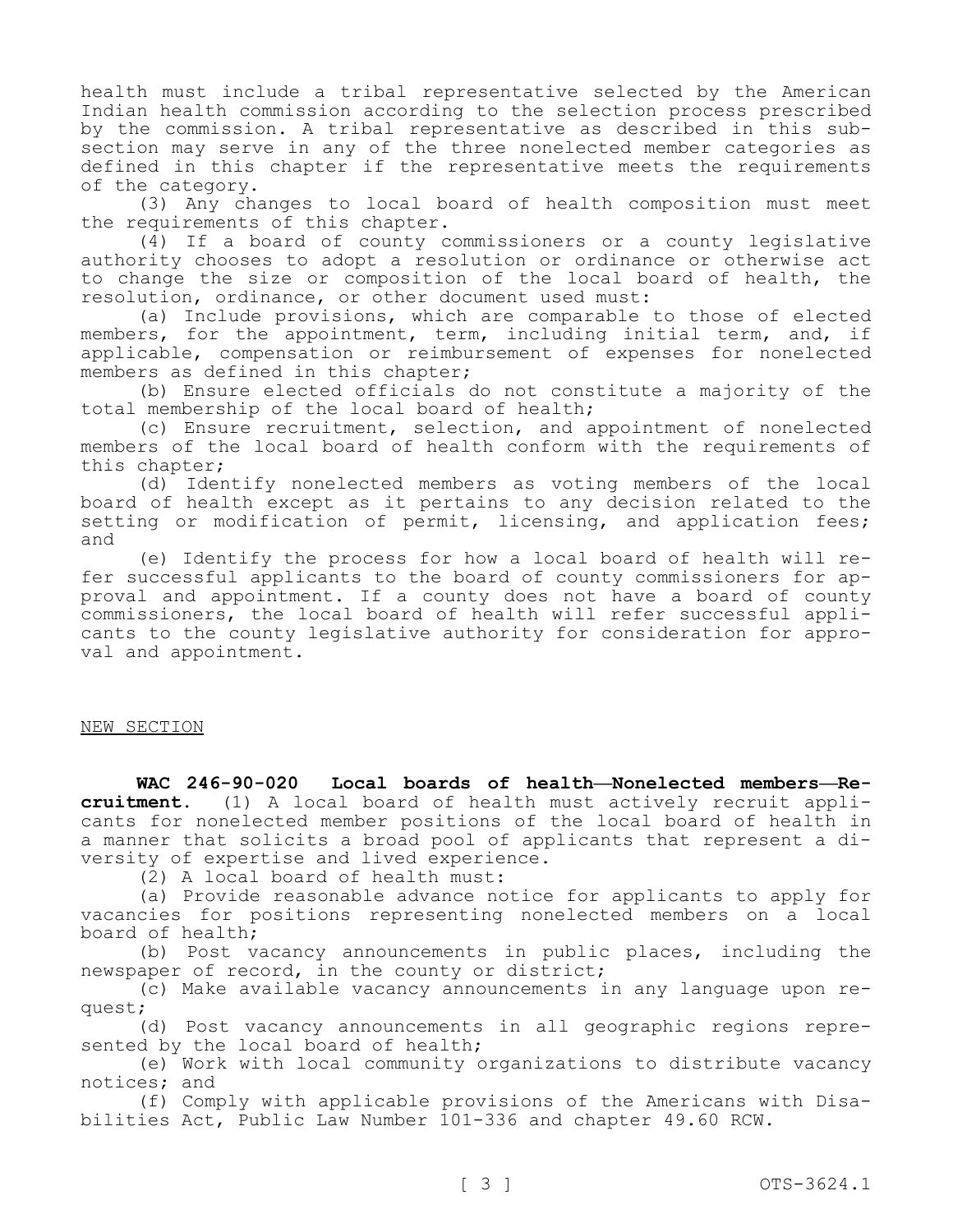(3) A local board of health may:

(a) Require nonelected members serving in the other community stakeholder or public health, health care facilities, and providers positions on the local board of health to reside within the county or local board of health's jurisdictional boundaries; and

(b) Work with local community organizations to identify potential applicants for nonelected positions.

(4) A local board of health may not require an applicant to provide their political affiliation or voting history.

(5) A local board of health may require an applicant to designate the specific category or categories they are applying for as identified in WAC 246-90-025(1) in their application materials. A local board of health may consider applicants for any position for which they are qualified.

(6) All applicants for nonelected positions shall be interviewed in a panel format by the local board of health subject to the following:

(a) All applicants shall be asked a standard set of questions;

(b) Follow up questions may be asked if necessary to understand the applicant's response to a standard question; and

(c) In the event of a substantial number of applicants, the local board of health may elect to interview a smaller number of applicants as long as the applicants interviewed include a diversity of expertise and lived experience.

(7) The recruitment process must be consistent with applicable provisions of chapter 42.30 RCW.

NEW SECTION

**WAC 246-90-025 Local boards of health—Nonelected members—Selection.** (1) Nonelected members of a local board of health must be selected from the following categories:

(a) Public health, health care facilities, and providers;

(b) Consumers of public health; and

(c) Other community stakeholders.

(2) If the total number of nonelected members of a local board of health is evenly divisible by three, there must be an equal number of members selected from each of the three categories.

(3) There may be no more than one member selected from each category with the same background or position except under the following circumstances:

(a) If there are one or two nonelected members over the nearest multiple of three, those nonelected members may be selected from any of the three categories; and

(b) If, in a health district consisting of one county, there are two nonelected members over the nearest multiple of three, each member over the nearest multiple of three must be selected from a different category.

(4) A local board of health shall assess the following when considering applicants for selection to a local board of health:

(a) Service, current or past, on other local boards or commissions;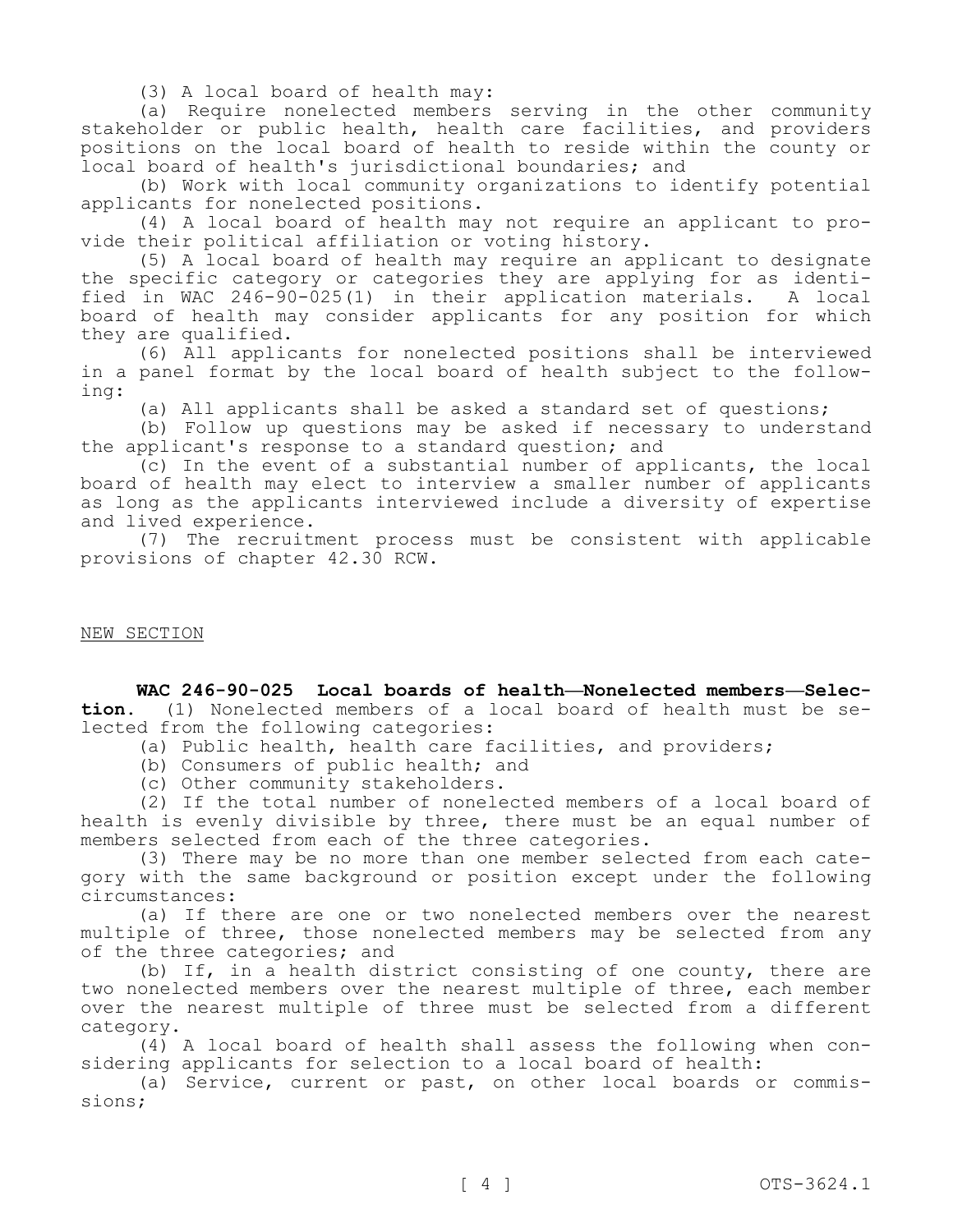(b) Whether the applicant's background meets the qualifications of the applicant's selected category or categories as defined in WAC  $246 - 095 - 010$ ;

(c) Potential conflict of interest;

(d) The applicant's demonstrated commitment to public health;

(e) Whether the applicant represents a diversity of expertise and lived experience; and

(f) Whether the applicant represents the geographic diversity of the community.

(5) A local board of health shall also assess whether the applicant identifies with a historically underrepresented community when being considered as a nonelected member representing consumers of public health.

(6) Local board of health membership must include a balanced representation of elected officials and nonelected people with a diversity of expertise and lived experience.

(7) Persons with a fiduciary obligation to a health facility or other health agency, or a material financial interest in the rendering of health services, may not be selected as a nonelected member of a local board of health representing consumers of public health.

(8) Applicants must disclose any potential conflict of interest.

(9) If a local board of health demonstrates that it attempted to recruit members from all three categories under subsection (1) of this section and was unable to do so, the local board of health may select members only from the other two categories.

(10) The selection process must be consistent with applicable provisions of chapter 42.30 RCW.

#### NEW SECTION

**WAC 246-90-030 Local boards of health—Nonelected members—Appointment.** (1) Nonelected members of a local board of health shall be approved and appointed by a majority vote of the board of county commissioners. If a county does not have a board of county commissioners, then the nonelected members of a local board of health shall be approved and appointed by a majority vote of the county legislative authority.

(2) The appointment process must be consistent with applicable provisions of chapter 42.30 RCW.

### NEW SECTION

**WAC 246-90-035 Local boards of health—Nonelected members—Exceptions.** In accordance with RCW 70.05.030, 70.05.035, 70.46.020, and 70.46.031, the following exceptions apply to this chapter:

(1) For counties with a home rule charter, counties without a home rule charter, health districts consisting of two or more counties, and health districts consisting of one county. A local board of health comprised solely of elected officials may retain its composition if the local health jurisdiction had a public health advisory